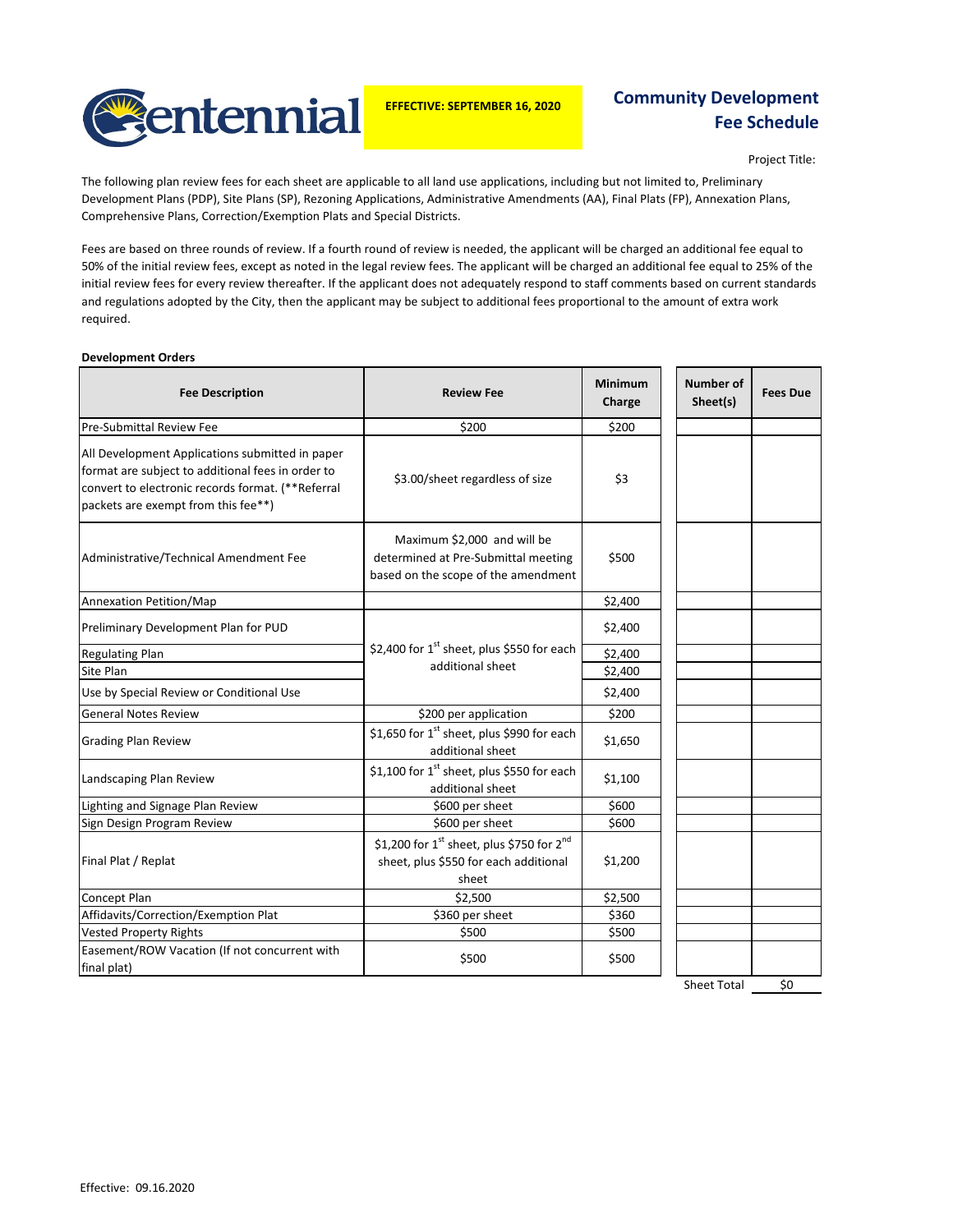### **Rezoning Applications**

| <b>Fee Description</b>                            | <b>Review Fee</b> | <b>Minimum</b><br>Charge | Number of<br>Sheet(s) | <b>Fees Due</b> |
|---------------------------------------------------|-------------------|--------------------------|-----------------------|-----------------|
| Rezoning to Planned Unit Development              | \$5,100           | \$5,100                  |                       |                 |
| All Other Rezoning Applications                   |                   |                          |                       |                 |
| (PUD Conversion or Rezone to Conventional Zoning) | \$3,000           | \$3,000                  |                       |                 |

### **Architectural Elevations / Profiles** (Please check one)

| <b>Fee Description</b> | <b>Review Fee</b>     | <b>Minimum</b><br>Charge | Number of<br>Sheet(s) | <b>Fees Due</b> |
|------------------------|-----------------------|--------------------------|-----------------------|-----------------|
| Residential            | \$600 per structure   | \$600                    |                       |                 |
| Commercial             | \$1,200 per structure | \$1,200                  |                       |                 |
| Pattern Book Approval  | \$2000 Flat Fee       | \$2,000                  |                       |                 |

### **Preliminary / Final Traffic Reports**(Please check one)

| < 30 Acres                    | \$900              | \$900   |  |
|-------------------------------|--------------------|---------|--|
| $30 - 59.99$ Acres            | \$1,800            | \$1,800 |  |
| 60 – 89.99 Acres              | \$2.700            | \$2,700 |  |
| 90 Acres or More              | \$3,600            | \$3,600 |  |
| Incomplete Traffic Report Fee | \$240 per incident | \$240   |  |

### **Legal Review Fees**

|                                                                                | \$600 per application plus \$300 per<br>application requiring a public hearing                                                              |         |  |
|--------------------------------------------------------------------------------|---------------------------------------------------------------------------------------------------------------------------------------------|---------|--|
| Development Associated Legal Costs - Standard<br>Applications <sup>1</sup>     | Development orders requiring more than<br>three rounds of legal review will be<br>assessed an additional charge of \$500 per<br>application | \$600   |  |
| Development Associated Legal Costs - Non-standard<br>Applications <sup>2</sup> | Minimum \$250 per application; amount to<br>be established by the Director prior to the<br>submittal of an application                      | \$250   |  |
| Non Standard Easement or Licensing Agreement                                   | \$1,000                                                                                                                                     | \$1,000 |  |

## **Other Planning Fees**

| <b>Environmental Documents</b>                                                                                                              | \$2,400                                                                                             | \$2,400 |  |
|---------------------------------------------------------------------------------------------------------------------------------------------|-----------------------------------------------------------------------------------------------------|---------|--|
| <b>Geological Hazard Report</b>                                                                                                             | \$1,200                                                                                             | \$1,200 |  |
| Variance Application Fee                                                                                                                    | \$125                                                                                               | \$125   |  |
| <b>Fence Permit</b>                                                                                                                         | Value x 3.5% (min \$20, max \$5000) plus City<br>Use Tax and County Use Tax No Deposit<br>Necessary | \$20    |  |
| (Value is cost of labor and material)                                                                                                       |                                                                                                     |         |  |
| Returned Electronic Payment Service Charge <sup>3</sup>                                                                                     |                                                                                                     | \$25    |  |
| Penalty of Double the Normal Fee if No Permit Issued                                                                                        |                                                                                                     |         |  |
| Prior to Work Being Performed                                                                                                               |                                                                                                     |         |  |
| Sign Permit                                                                                                                                 |                                                                                                     |         |  |
| (Value is cost of labor and material)<br>Penalty of Double the Normal Fee if No Permit Issued<br>Prior to Work Being Performed <sup>3</sup> | Value X 7% (min \$50, max \$5000) plus City<br>Use Tax and County Use Tax No Deposit<br>Necessary   | \$50    |  |
|                                                                                                                                             |                                                                                                     |         |  |

Sheet Total \$0

<sup>1</sup> Standard applications include site plans (SP, USR) and all amendments thereto; rezoning plans (PDP or PUD Conversion); plats and all replats and lot line adjustments; and vacations of **plats or right-of-ways.**

 **2 Non-standard applications include annexations, vested property rights, and all other applications defined in Article 14 of the LDC.** 

**3 All permits and projects the entity has in the City will be placed on hold until the fees are paid.**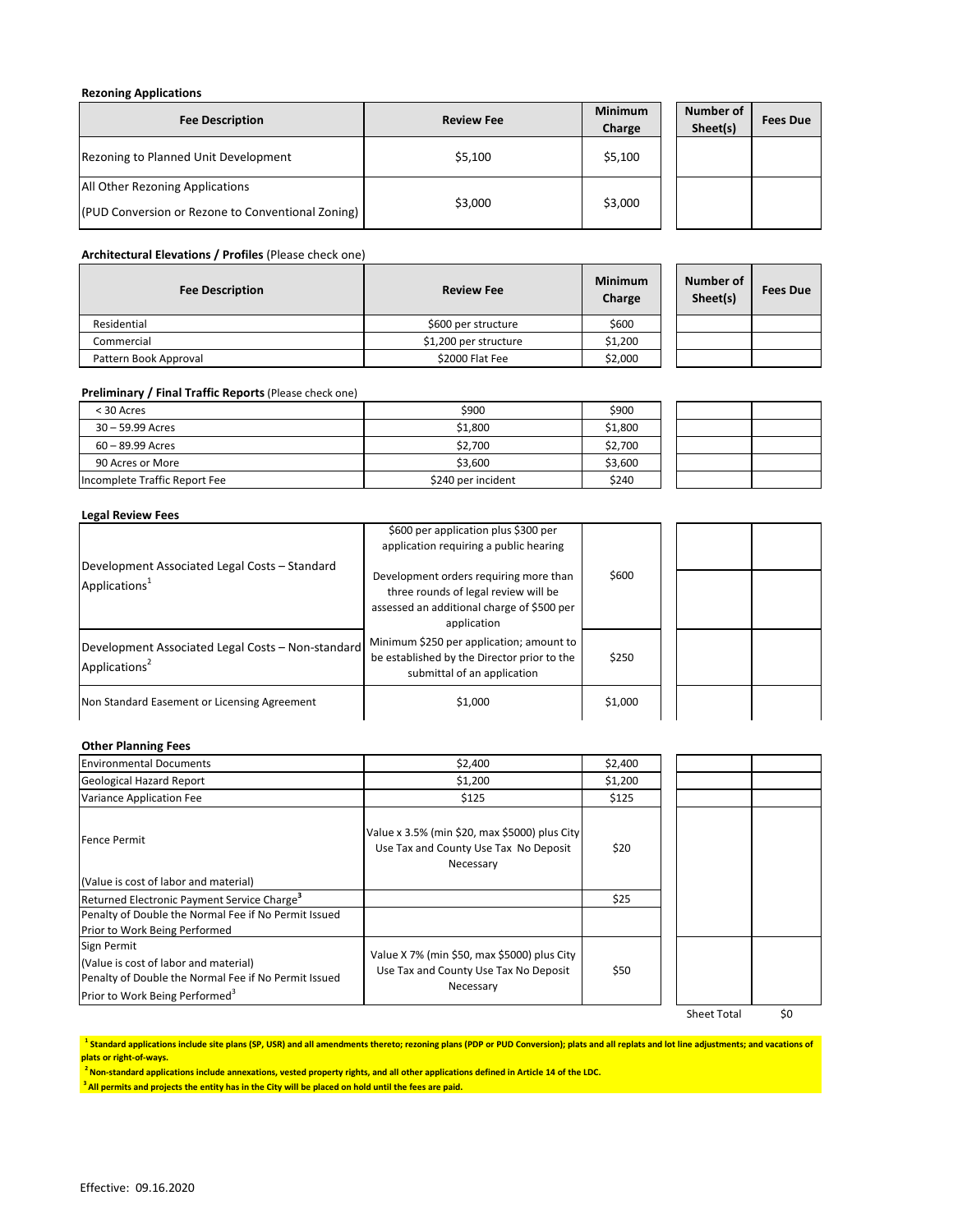### **Other Planning Fees**

| WCF Facility - Conditional Use<br>\$2,400<br>\$2,400<br>\$1,000<br>WCF Facility - New Facility / Limited Use<br>\$1,000<br>WCF Facility - Co-location / Limited Use<br>\$500<br>\$500<br>SWF Facility - Master License Agreement ("MLA", for<br>\$2,000<br>\$2,000<br>Multiple Sites)<br>SWF Facility - Supplemental Site License Fee (attached to<br>\$0<br>\$0<br>existing MLA)<br>SWF Facility - License Agreement (Single Site, no MLA in<br>\$500<br>\$500<br>place)<br>SWF Facility (New Facility / Co-Location)<br>\$500 for 1-5, \$100 each beyond 5<br>\$500<br>SWF Facility - Attachment Fee (Attached to Vertical City<br>\$200 per year, per facility<br>\$200<br>Infrastructure)<br>Group Home Zoning Compliance Letter<br>\$75<br>\$75<br>\$75<br>\$75<br>Zoning Verification Letter - Standard<br>\$100<br>Zoning Verification Letter - Custom<br>\$100<br>\$75<br>Zoning Clearance - Limited Use<br>\$75<br>Address Assignment up to 5 Addresses<br>\$75<br>\$75 per address<br>Address Assignment 6 or more addresses<br>400 (flat fee)<br>\$400<br>1041 Permit Fee Initial Deposit (City will estimate cost of<br>\$25,000 deposit. Time and materials per<br>\$5,000 deposit<br>reviewing & processing application).<br>application<br>\$1,000<br><b>Street Name Change</b><br>\$1,000<br>\$100 per development order requiring a<br>Mailing Cost for Public Notification<br>\$100<br>public hearing<br>\$1500/\$2500/\$3000<br>Service Plan (Metro or Special) <sup>4</sup><br>\$1,500<br>\$2,500<br>\$2,500<br>Service Plan Amendment<br>Service Plan Dissolution<br>\$1,000<br>\$1,000<br>Certificate of Designation<br>\$3,000<br>\$3,000<br>(Requires Public Hearing Process)<br>Appeal of any Order, Requirement, Decision, or<br>Determination made by the Planning and Zoning<br>\$500<br>\$500<br>Commission or the Director<br>Oil and Gas Permit<br>\$1,200<br>\$1,200<br>Recording Fees - Standard Documents (electronic<br>Pursuant to Arapahoe County Clerk and<br>Recorder's Office<br>recording)<br>Pursuant to Arapahoe County Clerk and<br>Recording Fees - Oversized Documents <sup>5</sup><br>Recorder's Office<br>1% of Public ECE<br>Site Inspections (Due at time of CD approval or issuance<br>\$1,800<br>of development permit)<br>(Engineering Cost Estimate)<br>Re-inspection Fee for 2 <sup>nd</sup> Failed Inspection<br>\$300 for each subsequent inspection<br>\$300 | <b>Fee Description</b> | <b>Review Fee</b> | <b>Minimum</b><br>Charge | <b>Number of</b><br>Sheet(s) | <b>Fees Due</b> |
|------------------------------------------------------------------------------------------------------------------------------------------------------------------------------------------------------------------------------------------------------------------------------------------------------------------------------------------------------------------------------------------------------------------------------------------------------------------------------------------------------------------------------------------------------------------------------------------------------------------------------------------------------------------------------------------------------------------------------------------------------------------------------------------------------------------------------------------------------------------------------------------------------------------------------------------------------------------------------------------------------------------------------------------------------------------------------------------------------------------------------------------------------------------------------------------------------------------------------------------------------------------------------------------------------------------------------------------------------------------------------------------------------------------------------------------------------------------------------------------------------------------------------------------------------------------------------------------------------------------------------------------------------------------------------------------------------------------------------------------------------------------------------------------------------------------------------------------------------------------------------------------------------------------------------------------------------------------------------------------------------------------------------------------------------------------------------------------------------------------------------------------------------------------------------------------------------------------------------------------------------------------------------------------------------------------------------------------------------------------------------------------------------------------------|------------------------|-------------------|--------------------------|------------------------------|-----------------|
|                                                                                                                                                                                                                                                                                                                                                                                                                                                                                                                                                                                                                                                                                                                                                                                                                                                                                                                                                                                                                                                                                                                                                                                                                                                                                                                                                                                                                                                                                                                                                                                                                                                                                                                                                                                                                                                                                                                                                                                                                                                                                                                                                                                                                                                                                                                                                                                                                        |                        |                   |                          |                              |                 |
|                                                                                                                                                                                                                                                                                                                                                                                                                                                                                                                                                                                                                                                                                                                                                                                                                                                                                                                                                                                                                                                                                                                                                                                                                                                                                                                                                                                                                                                                                                                                                                                                                                                                                                                                                                                                                                                                                                                                                                                                                                                                                                                                                                                                                                                                                                                                                                                                                        |                        |                   |                          |                              |                 |
|                                                                                                                                                                                                                                                                                                                                                                                                                                                                                                                                                                                                                                                                                                                                                                                                                                                                                                                                                                                                                                                                                                                                                                                                                                                                                                                                                                                                                                                                                                                                                                                                                                                                                                                                                                                                                                                                                                                                                                                                                                                                                                                                                                                                                                                                                                                                                                                                                        |                        |                   |                          |                              |                 |
|                                                                                                                                                                                                                                                                                                                                                                                                                                                                                                                                                                                                                                                                                                                                                                                                                                                                                                                                                                                                                                                                                                                                                                                                                                                                                                                                                                                                                                                                                                                                                                                                                                                                                                                                                                                                                                                                                                                                                                                                                                                                                                                                                                                                                                                                                                                                                                                                                        |                        |                   |                          |                              |                 |
|                                                                                                                                                                                                                                                                                                                                                                                                                                                                                                                                                                                                                                                                                                                                                                                                                                                                                                                                                                                                                                                                                                                                                                                                                                                                                                                                                                                                                                                                                                                                                                                                                                                                                                                                                                                                                                                                                                                                                                                                                                                                                                                                                                                                                                                                                                                                                                                                                        |                        |                   |                          |                              |                 |
|                                                                                                                                                                                                                                                                                                                                                                                                                                                                                                                                                                                                                                                                                                                                                                                                                                                                                                                                                                                                                                                                                                                                                                                                                                                                                                                                                                                                                                                                                                                                                                                                                                                                                                                                                                                                                                                                                                                                                                                                                                                                                                                                                                                                                                                                                                                                                                                                                        |                        |                   |                          |                              |                 |
|                                                                                                                                                                                                                                                                                                                                                                                                                                                                                                                                                                                                                                                                                                                                                                                                                                                                                                                                                                                                                                                                                                                                                                                                                                                                                                                                                                                                                                                                                                                                                                                                                                                                                                                                                                                                                                                                                                                                                                                                                                                                                                                                                                                                                                                                                                                                                                                                                        |                        |                   |                          |                              |                 |
|                                                                                                                                                                                                                                                                                                                                                                                                                                                                                                                                                                                                                                                                                                                                                                                                                                                                                                                                                                                                                                                                                                                                                                                                                                                                                                                                                                                                                                                                                                                                                                                                                                                                                                                                                                                                                                                                                                                                                                                                                                                                                                                                                                                                                                                                                                                                                                                                                        |                        |                   |                          |                              |                 |
|                                                                                                                                                                                                                                                                                                                                                                                                                                                                                                                                                                                                                                                                                                                                                                                                                                                                                                                                                                                                                                                                                                                                                                                                                                                                                                                                                                                                                                                                                                                                                                                                                                                                                                                                                                                                                                                                                                                                                                                                                                                                                                                                                                                                                                                                                                                                                                                                                        |                        |                   |                          |                              |                 |
|                                                                                                                                                                                                                                                                                                                                                                                                                                                                                                                                                                                                                                                                                                                                                                                                                                                                                                                                                                                                                                                                                                                                                                                                                                                                                                                                                                                                                                                                                                                                                                                                                                                                                                                                                                                                                                                                                                                                                                                                                                                                                                                                                                                                                                                                                                                                                                                                                        |                        |                   |                          |                              |                 |
|                                                                                                                                                                                                                                                                                                                                                                                                                                                                                                                                                                                                                                                                                                                                                                                                                                                                                                                                                                                                                                                                                                                                                                                                                                                                                                                                                                                                                                                                                                                                                                                                                                                                                                                                                                                                                                                                                                                                                                                                                                                                                                                                                                                                                                                                                                                                                                                                                        |                        |                   |                          |                              |                 |
|                                                                                                                                                                                                                                                                                                                                                                                                                                                                                                                                                                                                                                                                                                                                                                                                                                                                                                                                                                                                                                                                                                                                                                                                                                                                                                                                                                                                                                                                                                                                                                                                                                                                                                                                                                                                                                                                                                                                                                                                                                                                                                                                                                                                                                                                                                                                                                                                                        |                        |                   |                          |                              |                 |
|                                                                                                                                                                                                                                                                                                                                                                                                                                                                                                                                                                                                                                                                                                                                                                                                                                                                                                                                                                                                                                                                                                                                                                                                                                                                                                                                                                                                                                                                                                                                                                                                                                                                                                                                                                                                                                                                                                                                                                                                                                                                                                                                                                                                                                                                                                                                                                                                                        |                        |                   |                          |                              |                 |
|                                                                                                                                                                                                                                                                                                                                                                                                                                                                                                                                                                                                                                                                                                                                                                                                                                                                                                                                                                                                                                                                                                                                                                                                                                                                                                                                                                                                                                                                                                                                                                                                                                                                                                                                                                                                                                                                                                                                                                                                                                                                                                                                                                                                                                                                                                                                                                                                                        |                        |                   |                          |                              |                 |
|                                                                                                                                                                                                                                                                                                                                                                                                                                                                                                                                                                                                                                                                                                                                                                                                                                                                                                                                                                                                                                                                                                                                                                                                                                                                                                                                                                                                                                                                                                                                                                                                                                                                                                                                                                                                                                                                                                                                                                                                                                                                                                                                                                                                                                                                                                                                                                                                                        |                        |                   |                          |                              |                 |
|                                                                                                                                                                                                                                                                                                                                                                                                                                                                                                                                                                                                                                                                                                                                                                                                                                                                                                                                                                                                                                                                                                                                                                                                                                                                                                                                                                                                                                                                                                                                                                                                                                                                                                                                                                                                                                                                                                                                                                                                                                                                                                                                                                                                                                                                                                                                                                                                                        |                        |                   |                          |                              |                 |
|                                                                                                                                                                                                                                                                                                                                                                                                                                                                                                                                                                                                                                                                                                                                                                                                                                                                                                                                                                                                                                                                                                                                                                                                                                                                                                                                                                                                                                                                                                                                                                                                                                                                                                                                                                                                                                                                                                                                                                                                                                                                                                                                                                                                                                                                                                                                                                                                                        |                        |                   |                          |                              |                 |
|                                                                                                                                                                                                                                                                                                                                                                                                                                                                                                                                                                                                                                                                                                                                                                                                                                                                                                                                                                                                                                                                                                                                                                                                                                                                                                                                                                                                                                                                                                                                                                                                                                                                                                                                                                                                                                                                                                                                                                                                                                                                                                                                                                                                                                                                                                                                                                                                                        |                        |                   |                          |                              |                 |
|                                                                                                                                                                                                                                                                                                                                                                                                                                                                                                                                                                                                                                                                                                                                                                                                                                                                                                                                                                                                                                                                                                                                                                                                                                                                                                                                                                                                                                                                                                                                                                                                                                                                                                                                                                                                                                                                                                                                                                                                                                                                                                                                                                                                                                                                                                                                                                                                                        |                        |                   |                          |                              |                 |
|                                                                                                                                                                                                                                                                                                                                                                                                                                                                                                                                                                                                                                                                                                                                                                                                                                                                                                                                                                                                                                                                                                                                                                                                                                                                                                                                                                                                                                                                                                                                                                                                                                                                                                                                                                                                                                                                                                                                                                                                                                                                                                                                                                                                                                                                                                                                                                                                                        |                        |                   |                          |                              |                 |
|                                                                                                                                                                                                                                                                                                                                                                                                                                                                                                                                                                                                                                                                                                                                                                                                                                                                                                                                                                                                                                                                                                                                                                                                                                                                                                                                                                                                                                                                                                                                                                                                                                                                                                                                                                                                                                                                                                                                                                                                                                                                                                                                                                                                                                                                                                                                                                                                                        |                        |                   |                          |                              |                 |
|                                                                                                                                                                                                                                                                                                                                                                                                                                                                                                                                                                                                                                                                                                                                                                                                                                                                                                                                                                                                                                                                                                                                                                                                                                                                                                                                                                                                                                                                                                                                                                                                                                                                                                                                                                                                                                                                                                                                                                                                                                                                                                                                                                                                                                                                                                                                                                                                                        |                        |                   |                          |                              |                 |
|                                                                                                                                                                                                                                                                                                                                                                                                                                                                                                                                                                                                                                                                                                                                                                                                                                                                                                                                                                                                                                                                                                                                                                                                                                                                                                                                                                                                                                                                                                                                                                                                                                                                                                                                                                                                                                                                                                                                                                                                                                                                                                                                                                                                                                                                                                                                                                                                                        |                        |                   |                          |                              |                 |
|                                                                                                                                                                                                                                                                                                                                                                                                                                                                                                                                                                                                                                                                                                                                                                                                                                                                                                                                                                                                                                                                                                                                                                                                                                                                                                                                                                                                                                                                                                                                                                                                                                                                                                                                                                                                                                                                                                                                                                                                                                                                                                                                                                                                                                                                                                                                                                                                                        |                        |                   |                          |                              |                 |
|                                                                                                                                                                                                                                                                                                                                                                                                                                                                                                                                                                                                                                                                                                                                                                                                                                                                                                                                                                                                                                                                                                                                                                                                                                                                                                                                                                                                                                                                                                                                                                                                                                                                                                                                                                                                                                                                                                                                                                                                                                                                                                                                                                                                                                                                                                                                                                                                                        |                        |                   |                          |                              |                 |
|                                                                                                                                                                                                                                                                                                                                                                                                                                                                                                                                                                                                                                                                                                                                                                                                                                                                                                                                                                                                                                                                                                                                                                                                                                                                                                                                                                                                                                                                                                                                                                                                                                                                                                                                                                                                                                                                                                                                                                                                                                                                                                                                                                                                                                                                                                                                                                                                                        |                        |                   |                          |                              |                 |
|                                                                                                                                                                                                                                                                                                                                                                                                                                                                                                                                                                                                                                                                                                                                                                                                                                                                                                                                                                                                                                                                                                                                                                                                                                                                                                                                                                                                                                                                                                                                                                                                                                                                                                                                                                                                                                                                                                                                                                                                                                                                                                                                                                                                                                                                                                                                                                                                                        |                        |                   |                          |                              |                 |
|                                                                                                                                                                                                                                                                                                                                                                                                                                                                                                                                                                                                                                                                                                                                                                                                                                                                                                                                                                                                                                                                                                                                                                                                                                                                                                                                                                                                                                                                                                                                                                                                                                                                                                                                                                                                                                                                                                                                                                                                                                                                                                                                                                                                                                                                                                                                                                                                                        |                        |                   |                          |                              |                 |
|                                                                                                                                                                                                                                                                                                                                                                                                                                                                                                                                                                                                                                                                                                                                                                                                                                                                                                                                                                                                                                                                                                                                                                                                                                                                                                                                                                                                                                                                                                                                                                                                                                                                                                                                                                                                                                                                                                                                                                                                                                                                                                                                                                                                                                                                                                                                                                                                                        |                        |                   |                          |                              |                 |
|                                                                                                                                                                                                                                                                                                                                                                                                                                                                                                                                                                                                                                                                                                                                                                                                                                                                                                                                                                                                                                                                                                                                                                                                                                                                                                                                                                                                                                                                                                                                                                                                                                                                                                                                                                                                                                                                                                                                                                                                                                                                                                                                                                                                                                                                                                                                                                                                                        |                        |                   |                          |                              |                 |
|                                                                                                                                                                                                                                                                                                                                                                                                                                                                                                                                                                                                                                                                                                                                                                                                                                                                                                                                                                                                                                                                                                                                                                                                                                                                                                                                                                                                                                                                                                                                                                                                                                                                                                                                                                                                                                                                                                                                                                                                                                                                                                                                                                                                                                                                                                                                                                                                                        |                        |                   |                          |                              |                 |
|                                                                                                                                                                                                                                                                                                                                                                                                                                                                                                                                                                                                                                                                                                                                                                                                                                                                                                                                                                                                                                                                                                                                                                                                                                                                                                                                                                                                                                                                                                                                                                                                                                                                                                                                                                                                                                                                                                                                                                                                                                                                                                                                                                                                                                                                                                                                                                                                                        |                        |                   |                          |                              |                 |
|                                                                                                                                                                                                                                                                                                                                                                                                                                                                                                                                                                                                                                                                                                                                                                                                                                                                                                                                                                                                                                                                                                                                                                                                                                                                                                                                                                                                                                                                                                                                                                                                                                                                                                                                                                                                                                                                                                                                                                                                                                                                                                                                                                                                                                                                                                                                                                                                                        |                        |                   |                          |                              |                 |
| Public Improvement Agreement (PIA)<br>\$1,200 per PIA<br>\$1,200                                                                                                                                                                                                                                                                                                                                                                                                                                                                                                                                                                                                                                                                                                                                                                                                                                                                                                                                                                                                                                                                                                                                                                                                                                                                                                                                                                                                                                                                                                                                                                                                                                                                                                                                                                                                                                                                                                                                                                                                                                                                                                                                                                                                                                                                                                                                                       |                        |                   |                          |                              |                 |

## **Comprehensive Plan**

| Amendment to Comprehensive Plan<br>(Includes all Amendments) | \$3,000 | \$3,000 |             |     |
|--------------------------------------------------------------|---------|---------|-------------|-----|
|                                                              |         |         | Sheet Total | \$0 |

**3 Temporary sign permits are exempt from a review fee.** 

**4 \$1500 nonrefundable application fee (Sec. 4-10-50); \$2500 nonrefundable fee due and payable on date proposed service plan is filed and \$3000 due on date proposed service fee is filed to be used by the City to pay its reasonable consultant, legal and other fees and expenses incurred in the process of reviewing and taking action on the plan (Sec. 4-10-70).** <sup>5</sup> Fees for recordation of oversize documents include fees for an electronic copy of the recorded mylar in lieu of the printing of a second set of mylars